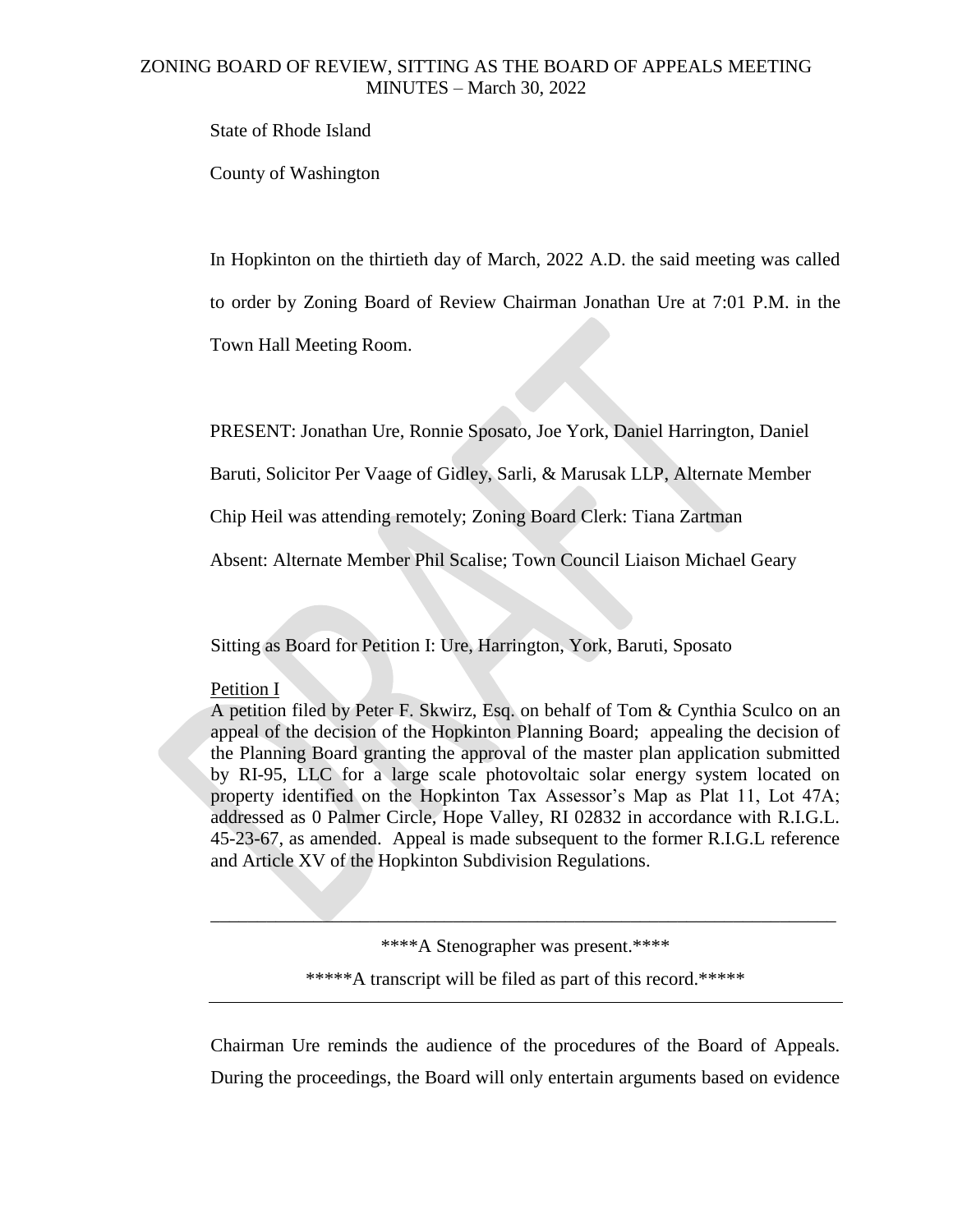that is already on the record and should not receive or consider any new evidence or factual testimony. The Board of Appeals determines if there was a procedural or legal error, or if there was insufficient evidence on the record to support the findings and conclusions of the Planning Board. The powers of the Board are further detailed in the Land Development Subdivision Regulations within Article 15.

Chairman Ure summarizes the previous arguments from the appellant. There were three essential arguments being made by the appellant. The subject property has a commercial-special zoning and was rezoned for the purpose of the Brayburn Project including a golf course, hotel, conference center, etc. and was not rezoned for any and all commercial uses allowed within a commercial zone. The second argument is that prior to the close of the informational hearing on May 5, 2021, the Planning Board voted unanimously that the doctrine of equitable estoppel prevented it from finding the proposed use was not an allowed use pursuant to the commercial special zoning of the property. The third argument is that a member of the Planning Board falsely and inappropriately made a comment on a Facebook post in regards to the Sculco's at a time when the application was pending before the Planning Board. The Sculco's asked that the member recuse himself as his comment showed a bias. The member's refusal to recuse showed a clear error and a procedural error.

Attorney William Landry presents his arguments as representative of the owner of the subject property, RI-95 LLC. Mr. Landry says the limitations and restrictions placed on the subject property were limitations on that particular project and not limitations to any project on the property. He states the project applied for and received a zoning ordinance amendment. At that time, there were fifteen permitted uses in a commercial zone. With the approved amendment, the project received an additional permitted use stating it was a mixed use and could be one or any mixture of the first fifteen uses permitted in the commercial zone. Mr. Landry states that solar is now a permitted use in a commercial zone subject to Planning Board approval. Mr. Landry concludes that the properties that have come out of the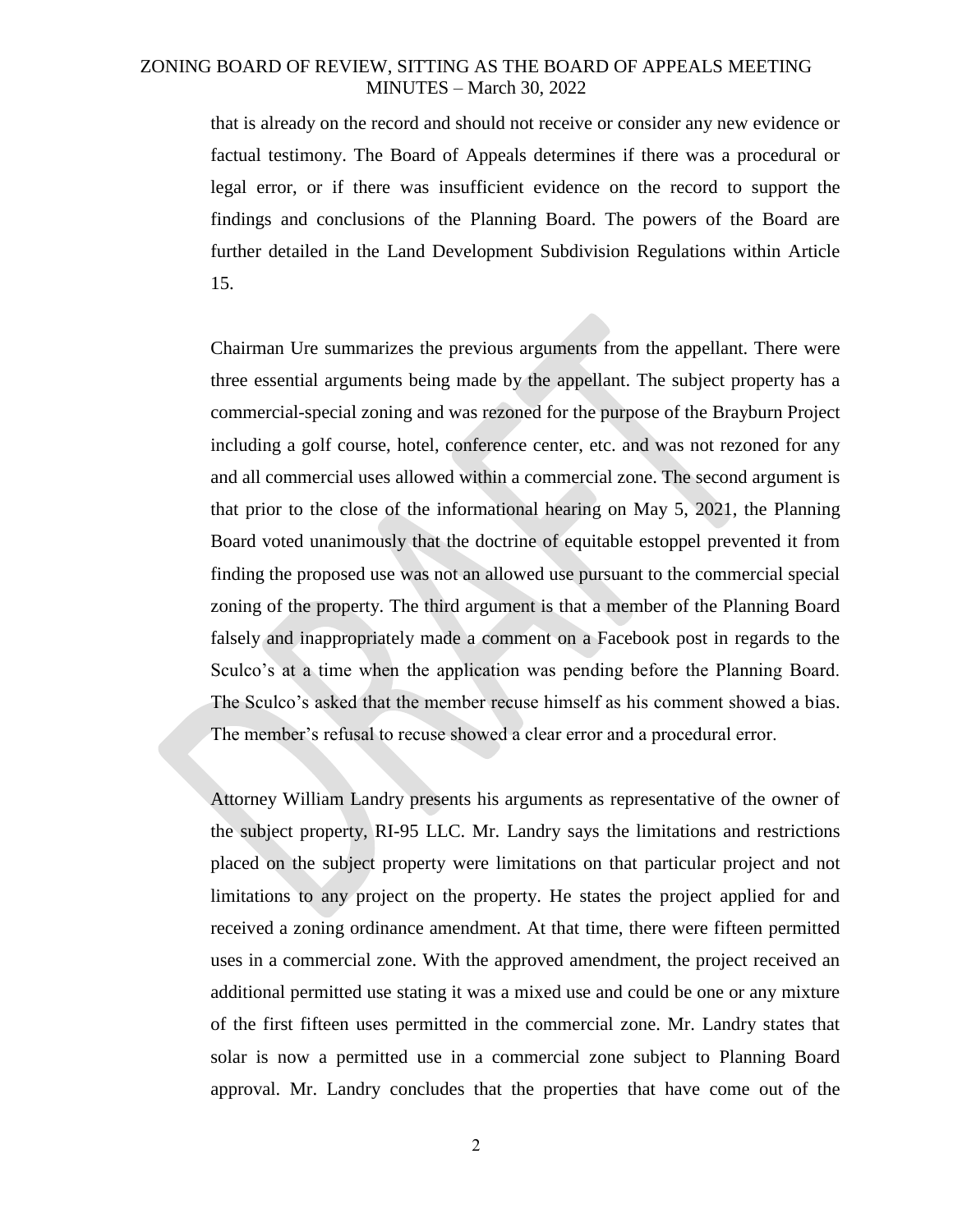Brayburn project are allowed to have a combination of uses, including any or all commercial uses, of which solar is a permitted use.

Mr. Landry states this decision has been determined seven different times by town officials and Boards acting within the scope of their authority. The first was in 2011 when Roy Dubs, who owned Lot 47D which was a part of the Brayburn project, presented a proposal to determine what could be done on the site. The solicitors for the Town at the time, Bengtson and Jestings, gave an opinion saying the lot can be used by right or by special use permit in any manner permitted by the current district use table for lots in a commercial district unless limited by the Town Council.

The second determination was by Brad Ward in his capacity as the Zoning Officer to interpret the Zoning Ordinance. He issued a formal determination after conferring with the Town's council, that the subject property may be used as permitted in the manner and with the restrictions identified in the July 2, 1990 amendment, any use that is permitted by right in the Zoning Ordinance and any use as permitted by special use permit in the Zoning Code.

The third and fourth determinations were in 2018 and 2019, respectively. These were made by the Planning Board acting within the scope of its authority granting a development plan review for a solar development on called Palmer Circle I, which was part of the Brayburn tract, finding that the solar use is permitted by right under the current zoning status. A year later, the Planning Board gave a similar finding for a solar project on part of the Brayburn project.

The fifth and sixth determinations came as a series of determinations in 2019. There is testimony on the record by Vincent Murano, the principle member of RI-95 LLC, that he had discussions with both the Town Planner and the Zoning Officer advising that solar is a recognized and permitted use on the property. Mr. Murano also delayed closing on the property to make sure he received in writing that solar would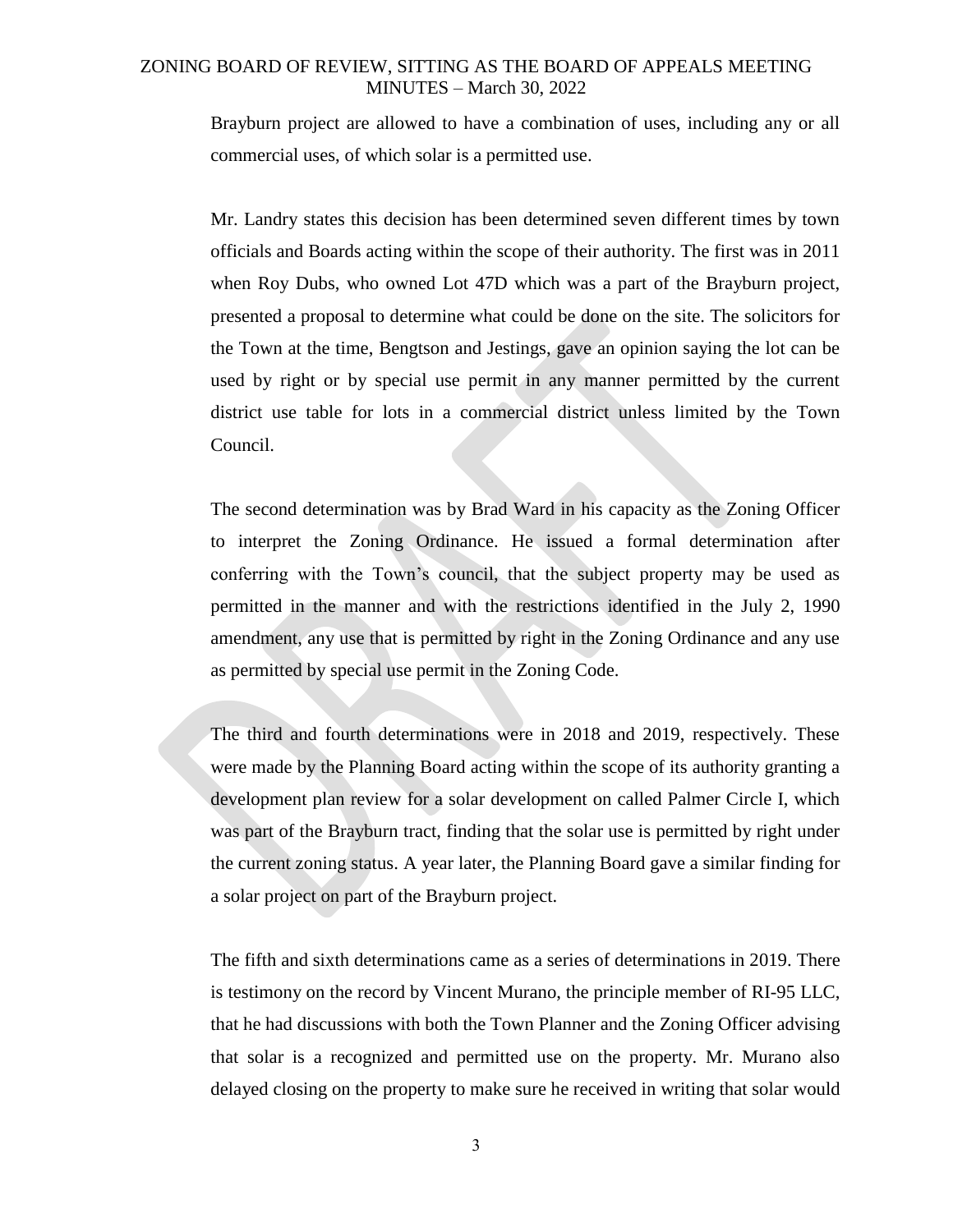be a permitted use. This clarification was written by Sherri Desjardins in her capacity for her duties with the Town that the intended use of the property was in accordance with the provisions of the Hopkinton Zoning Ordinance.

The seventh determination came from a law firm that more recently represented the Town, Brennan Recupero Cascione Scungio & McAllister. The opinion they provided confirms the Town's initial opinion and position that solar and other permitted uses in a commercial zone were allowed on this property.

The eighth determination is the decision made by the Planning Board in regards to this project that the proposed development is consistent with the Hopkinton Zoning Ordinance and the Town's long held and relied-upon interpretation of the July 2, 1990 zoning change and is the same use the Town has already approved on two prior applications of solar arrays on land that was part of the 1990 zone change.

Mr. Landry focuses on the Zoning Ordinances, specifically Section 4 which states that commercial special zoning districts composed of parcels of property which were the subject of a zoning map boundary change or amendment, the Commercial district is controlling the use and dimensional regulations to the Commercial Special district, except as the limitations, conditions, and/or restrictions as individually applicable to the property. Mr. Landry says this helps understands the limitations placed upon the subject property and whether it was intended to be exclusive of all the other uses. Mr. Landry says the ordinance states that all other uses continue to be available to the site unless an amendment specifically excludes them.

Mr. Landry continues to the second ground of appeal in regards that the Planning Board shouldn't have used the doctrine of equitable estoppel to vote in favor of the project. He wants to clarify that the Planning Board made their decision based on other findings of fact and the outcome does not fully depend on whether the doctrine of equitable estoppel applies. He states that both grounds on which the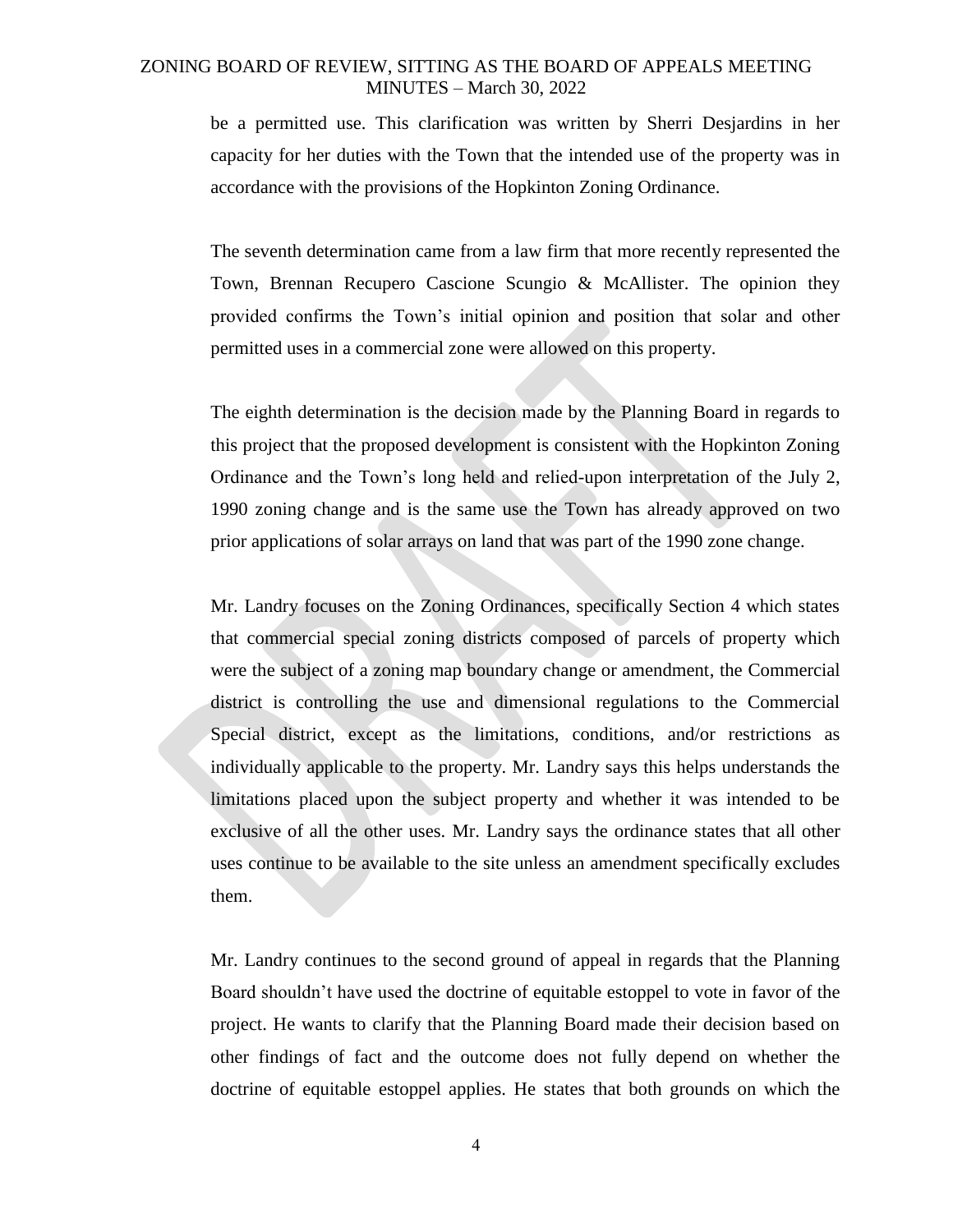Planning Board's decision independently rest are valid. Mr. Landry defines the doctrine of equitable estoppel as prohibiting a government entity from taking a position that is directly contradictory of its own prior acts. Mr. Landry states that the Planning Board found that the applicant had acted reasonably doing his due diligence in receiving determinations from the Town in regards to this project and that the applicant held off closing on the property until he received reaffirmations of the position.

Mr. Landry mentions a memo written by the previous Town solicitor Kevin McAllister who specifically addressed the doctrine of estoppel. Mr. Landry agrees with Attorney McAllister that a court would likely resolve any ambiguities regarding uses in favor of the landowner under the doctrine of equitable estoppel. Mr. Landry reads from the memo, stating that under the doctrine of equitable estoppel, it would prevent a municipality or Board from reversing an action or determination to the detriment of others who have relied upon that original action or determination.

Mr. Landry then addresses the two cases that Mr. and Mrs. Sculco have cited and states these cases should not be applied. He summarizes the cases and circumstances for each, stating necessary materials had not been submitted and without procedural requirements that building officials require by law. The building permits were withdrawn after it was found that the pre-requisites had not been insisted upon by the building official.

Mr. Landry points to the third argument in regards to the non-recusal by a Planning Board member. He mentions that the Planning Board does not tell a member or individual when to recuse. Attorney Landry states that the post that referred to the Sculco's as NIMBY's was written by another individual and not Mr. Prellwitz, the member of the Planning Board in question. The Sculco's were not parties before the Planning Board. The post was made in reference to something that was pending before the Town Council, not with respect to anything pending before the Planning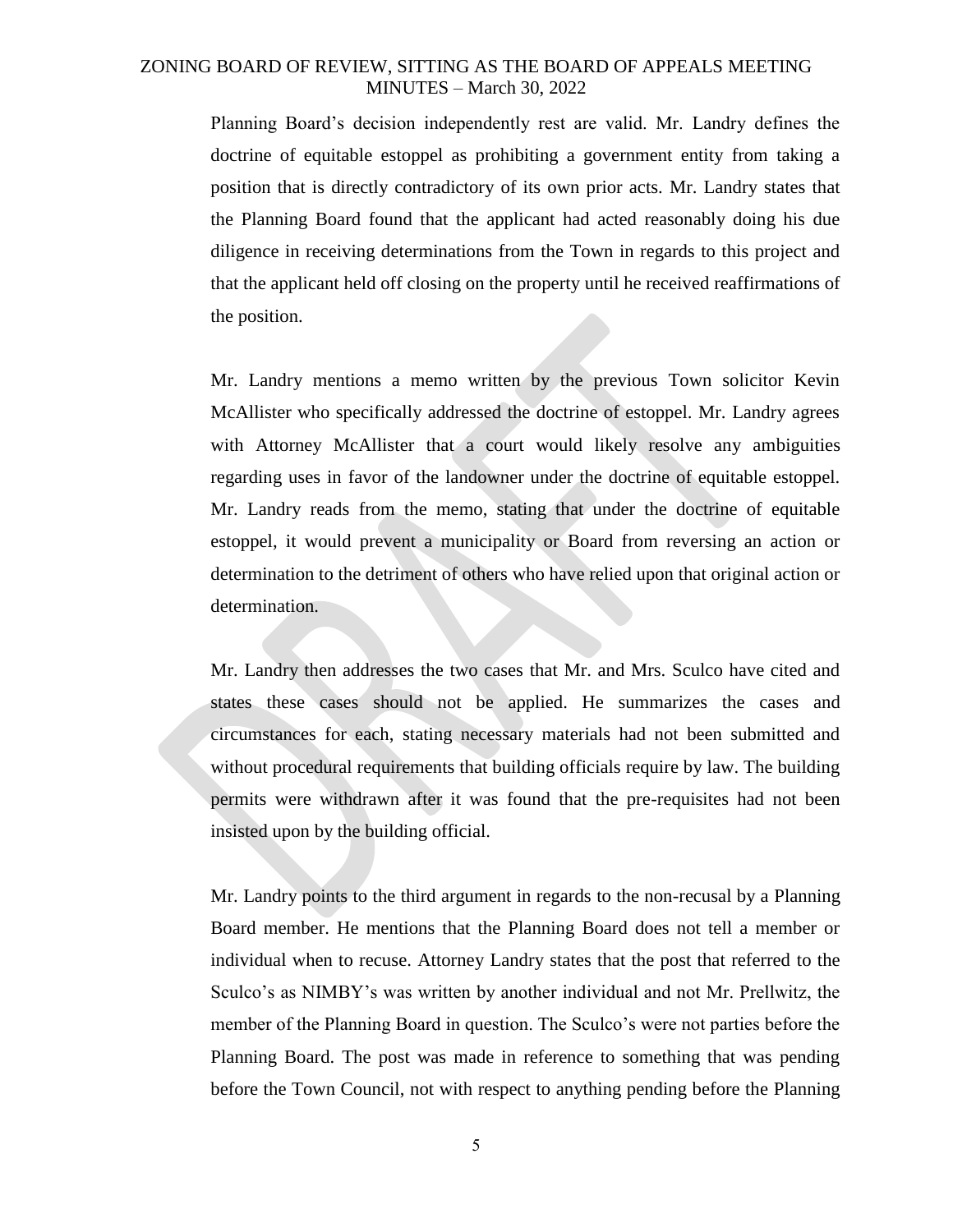Board. Mr. Landry states that Mr. Prellwitz was simply responding in a matter-offact way. He continues to say the comment does not indicate any predisposition on Mr. Prellwitz's part with respect to the application that was pending before the Planning Board. The comment was made in regards to an amendment that was pending before the Town Council.

Mr. Landry states when Mr. Prellwitz was asked to recuse, he stated he would base his judgment of the case on its own merits. Mr. Landry mentions the RI Supreme Court has frequently repeated that adjudicators in administrative agencies enjoy a presumption of honesty and integrity. He continues to say any administrator is presumed to be neutral unless proven to be otherwise. He states the proponent of alleged bias, which would be the Sculco's, bears the burden of establishing a lack of impartiality. Mr. Landry claims there was nothing associated showing a lack of impartiality.

Mr. Landry then mentions a court case indicating what circumstances are necessary to show impartiality. He summarizes the case and states those circumstances do not apply in this instance.

Mr. Landry concludes stating there was no prejudicial or procedural error, much less a clear error on the issues described and detailed and that there was more than enough evidence to support the conclusion the Planning Board made.

Member Baruti asks Attorney Landry if the timing of a statement mattered to an application before a Board and if it could rise to a level of obligation to recuse. Mr. Landry answers that if the statement revealed some type of position on the issue, then he would agree that member must recuse. Mr. Landry states the comment made by Mr. Prellwitz did not indicate prejudgment of the project.

Member Baruti asks for clarification on the doctrine of equitable estoppel and asks the counsel if the decisions made by the Town on the issue were wrong, is he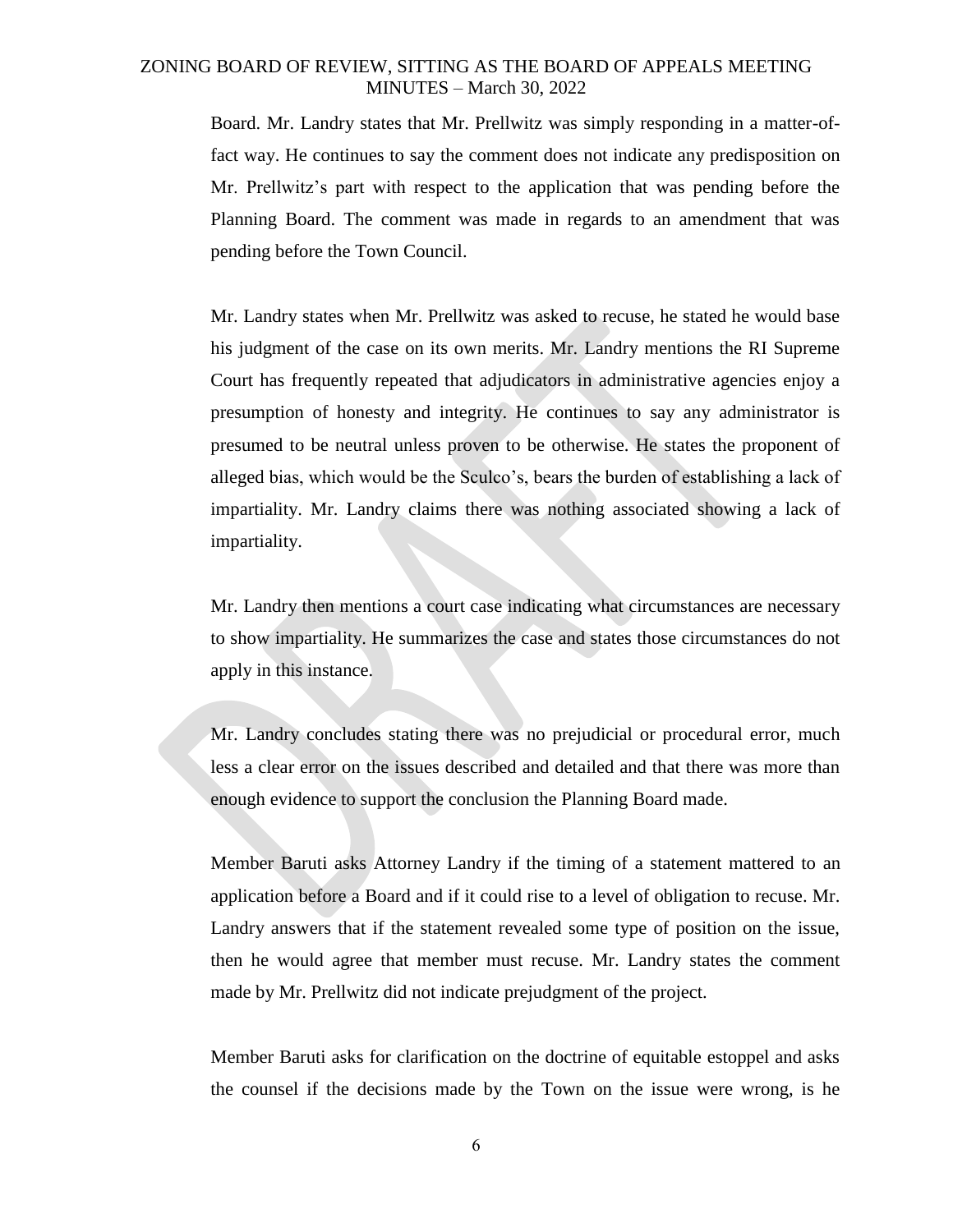suggesting that it binds the Planning Board to follow those decisions even if it is determined to be incorrect. Mr. Landry states that if it was clear and unequivocal that the proposed use was not allowed per the ordinance, he would agree it would not be permitted, but that is not this circumstance. Mr. Landry says that the Planning Board found the determinations were correct.

Member Harrington asks what the zoning was for the parcel prior to the 1990 amendment. Mr. Landry answers it was partly zoned residential and partly zoned light industrial. Member Harrington asks for clarification on the added sixteenth use made by the Town Council. Mr. Landry states the sixteenth use allowed for a mixed use of any of the previous fifteen allowed uses. Member Harrington asks if Mr. Landry was suggesting that the ordinance allows any commercial use in a commercial special zone unless a modification is made by the Town Council. Mr. Landry states that is correct. Member Harrington asks if the underlying zone is therefore commercial. Mr. Landry agrees since that is what the ordinance states. Member Harrington asks if that is spot zoning. Mr. Landry affirms it is.

Chairman Ure asks if the Hopkinton District Use Table has a mixed use. Mr. Landry states it does now. Chairman Ure asks if it specifies and allows multiple uses. Mr. Landry says it is only allowed if the ordinance allows it. Mr. Landry continues to say it clearly allows it in a commercial zone to stack any of the permitted uses.

Chairman Ure asks the counsel, based on his knowledge, if the estoppel was the primary reason the Planning Board made the decision or if it was just an additional statement to the findings of fact. Mr. Landry thinks it was just an add-on because of the structure of the decision.

Member Baruti asks if the counsel feels if the equitable estoppel argument fails, does the decision still stand based on the evidence in the record. Mr. Landry affirms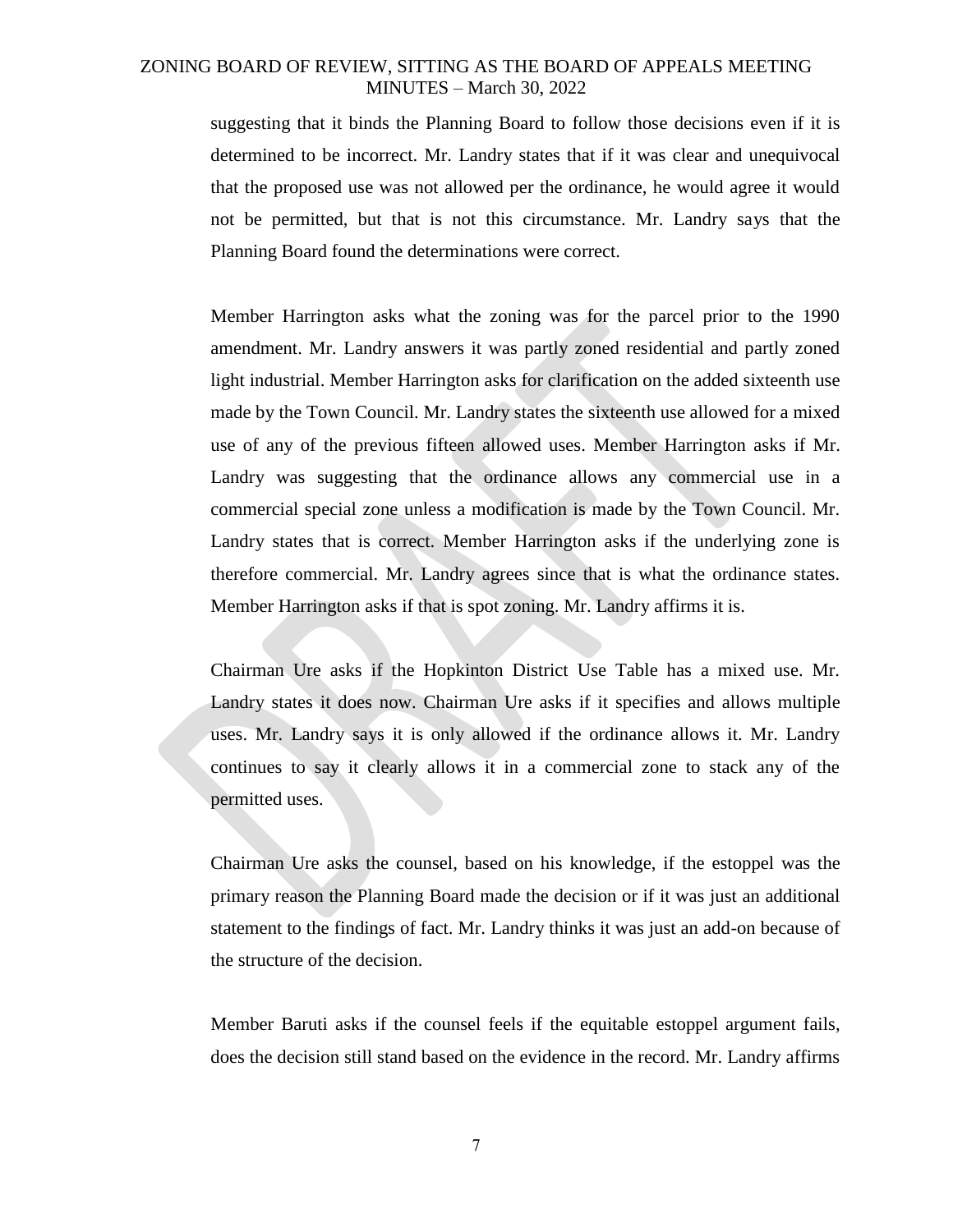and says if the legal argument stands, the equitable estoppel argument isn't necessary.

Member Sposato asks if the Planning Board needed to reference the estoppel argument. Mr. Landry says they didn't have to.

A MOTION WAS MADE BY MEMBER HARRINGTON AND SECONDED BY MEMBER YORK TO BREAK FOR A SHORT RECESS. ALL WERE IN FAVOR.

SO MOVED

A MOTION WAS MADE BY MEMBER YORK AND SECONDED BY MEMBER SPOSATO TO RECONVENE THE MEETING AT 8:37 PM. ALL WERE IN FAVOR. SO MOVED

Attorney Peter Skwirz addresses the Board. He refers to the seven prior decisions made by the Town because he feels as though that's what determined this case. Mr. Skwirz cites a statement made by the Chair of the Planning Board before approving the project. He states the prior decisions don't carry much weight because they are just opinions offered by solicitors and a zoning certificate which is non-binding. The Sculco's property was outside of the abutter radius for the previously two approved Palmer Circle projects so they never received notice for those projects.

Mr. Skwirz reiterates that a commercial special rezone is a special designation that has limitations and restrictions for the rezoning of the parcel. Mr. Skwirz states those limitations can be found in the minutes of the July 2, 1990 Town Council meeting. Mr. Skwirz continues that if you read the restrictions with common sense, it only leads to one conclusion: this parcel was rezoned for one development for specific uses and it was limited to those uses. He cites the motion made from the minutes of the meeting in which it says "…the motion was made by Counselor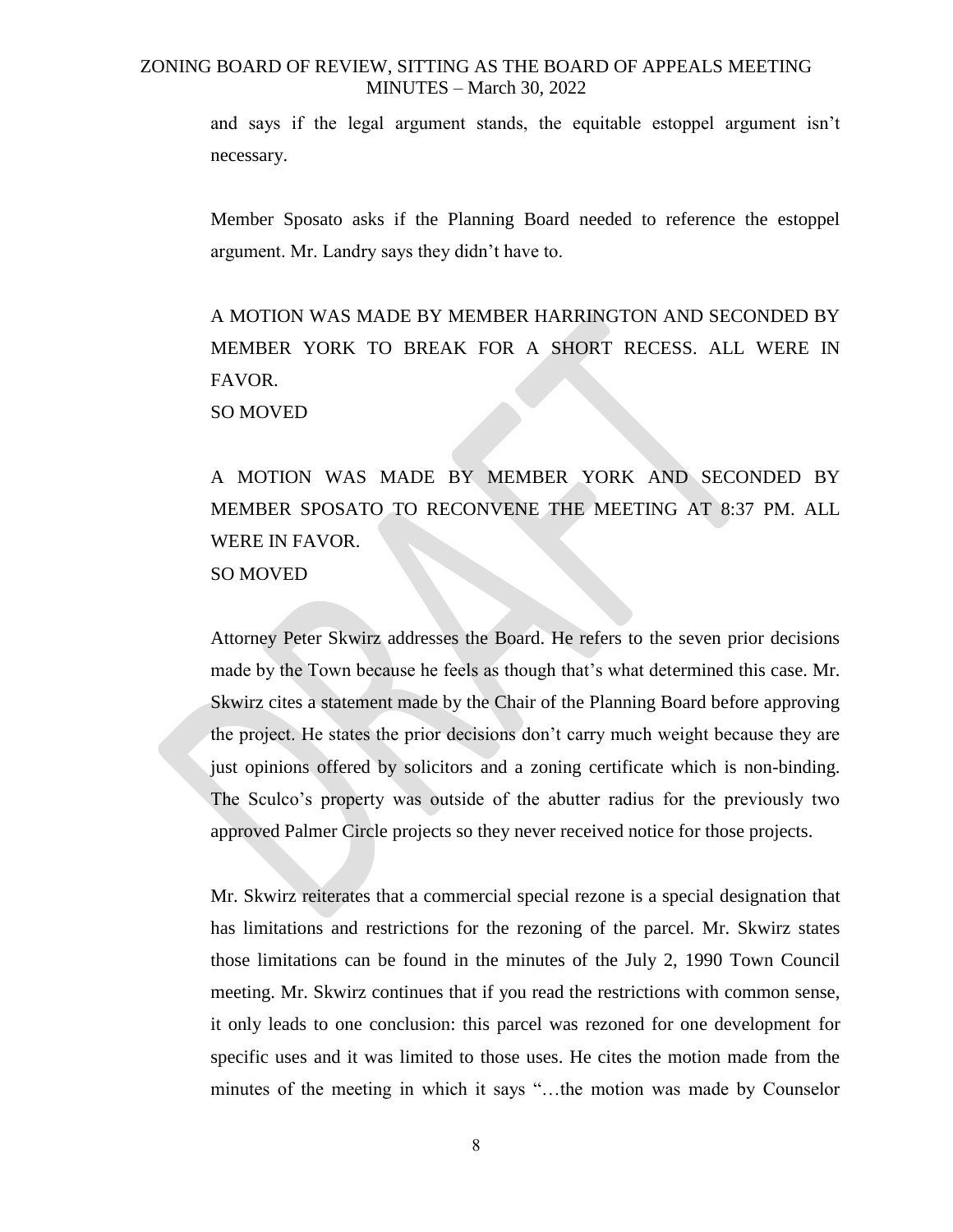Henson in accordance with their authority under the general laws move to approve the application…for a change of zoning district for the lots…from light industrial and RFR to a mixed use zone as requested for the following reasons and with the following restrictions and/or conditions…" Mr. Skwirz calls attention to the word restrictions and states the common definition is a limitation on what you can do.

Member Baruti asks for clarification if he is stating that this project is the only thing that can be built on the parcel forever until it is changed. Mr. Skwirz attests yes, unless the Town Council rezones the parcel.

Mr. Skwirz points to paragraph eleven that the applications is granted subject to the following restrictions A through D. Mr. Skwirz attests these restrictions state specifically what you are allowed to do on the subject property. He states that Letter B specifically restricts uses by saying "The maximum number of structures and the uses in this zone permitted in connection with this project shall be as proposed…" He states that the verbiage "in connection to this project" is to ensure the restrictions continue in the case the parcel is sold to another developer. He argues if the intent of the council was to allow any of the permitted uses, it would not be a restriction placed upon the parcel.

Mr. Skwirz disagrees with Mr. Landry's interpretations of the cases regarding the estoppel argument. He states the Courts decided the officials did not have the authority to change zoning. He suggests the central question should be what does the commercial special zone allow and are you doing what's allowed in the commercial special zone?

Mr. Skwirz mentions that a purchase and sales agreement can have a condition for the sale to take effect if permits for the proposed project are received and the estoppel argument should not be taken into consideration because the purchaser did not detrimentally rely on those decisions.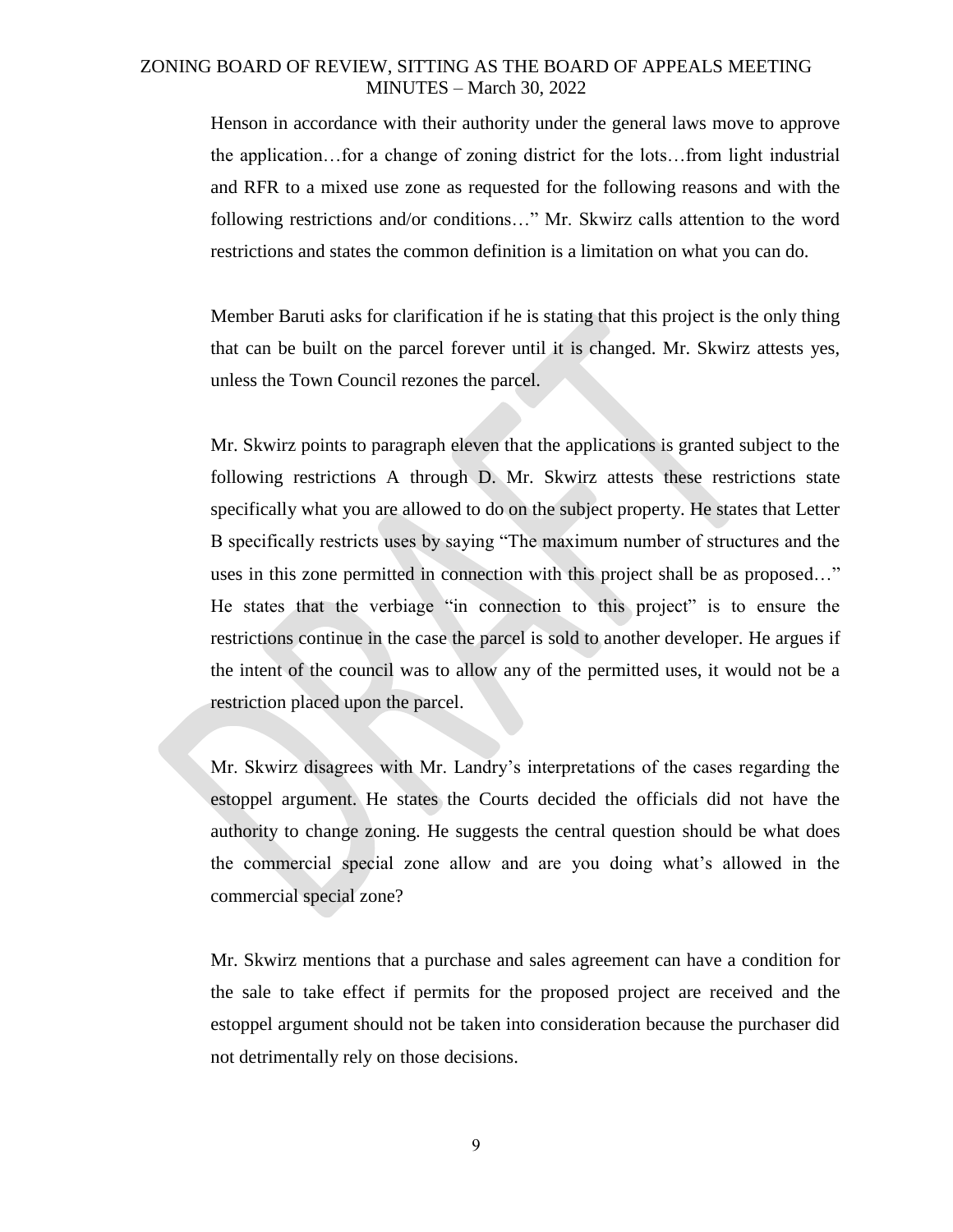Member Baruti asks if the use granted to the Brayburn project was abandoned, and if so, what the status would be. Mr. Skwirz states that Brayburn did not develop the use and the Zoning Ordinance states if they don't take a use within two years, the council can change it back if they want to. Member Baruti asks if it is automatic. Mr. Skwirz states it is not. He explains it attaches to the property and if the council doesn't do anything to change the zoning of the property, the zoning stays the same whether or not development of the property progresses.

Member Harrington asks if the counsel is arguing the seven determinations made by different Town officials were wrong. Attorney Skwirz affirms he does not agree with the opinions because zoning restrictions apply to property and they don't apply to projects or people.

Member Baruti asks what kind of language the counsel would expect to see in the minutes from the council to suggest they had contemplated the full array of commercial uses. Attorney Skwirz states they should have simply rezoned the parcel to commercial to allow everything permitted in a commercial zone. Member Baruti asks if the counsel is suggesting the only thing permitted on that parcel are the restrictions included in the minutes of the July 2, 1990 meeting. Mr. Skwirz affirms stating it is because when they passed it, they added the restrictions and was the intent of the restrictions. He explains that the restrictions can be removed, but it is a different method for removing the restrictions involving getting approval for a Master Plan from the Planning Board, then asking the Town Council to allow the use.

Attorney Maggie Hogan addresses the Board. She explains the Planning Board's decision in regards to the doctrine of equitable estoppel was done at the commencement of the hearings because the Sculco's attorney insisted there was no reason for the Board to go forward since it wasn't an allowable use. She further explains in October of 2020 and in March of 2020, there were extensive briefs and at the October meeting, an argument of the issue, in which the issue needed to be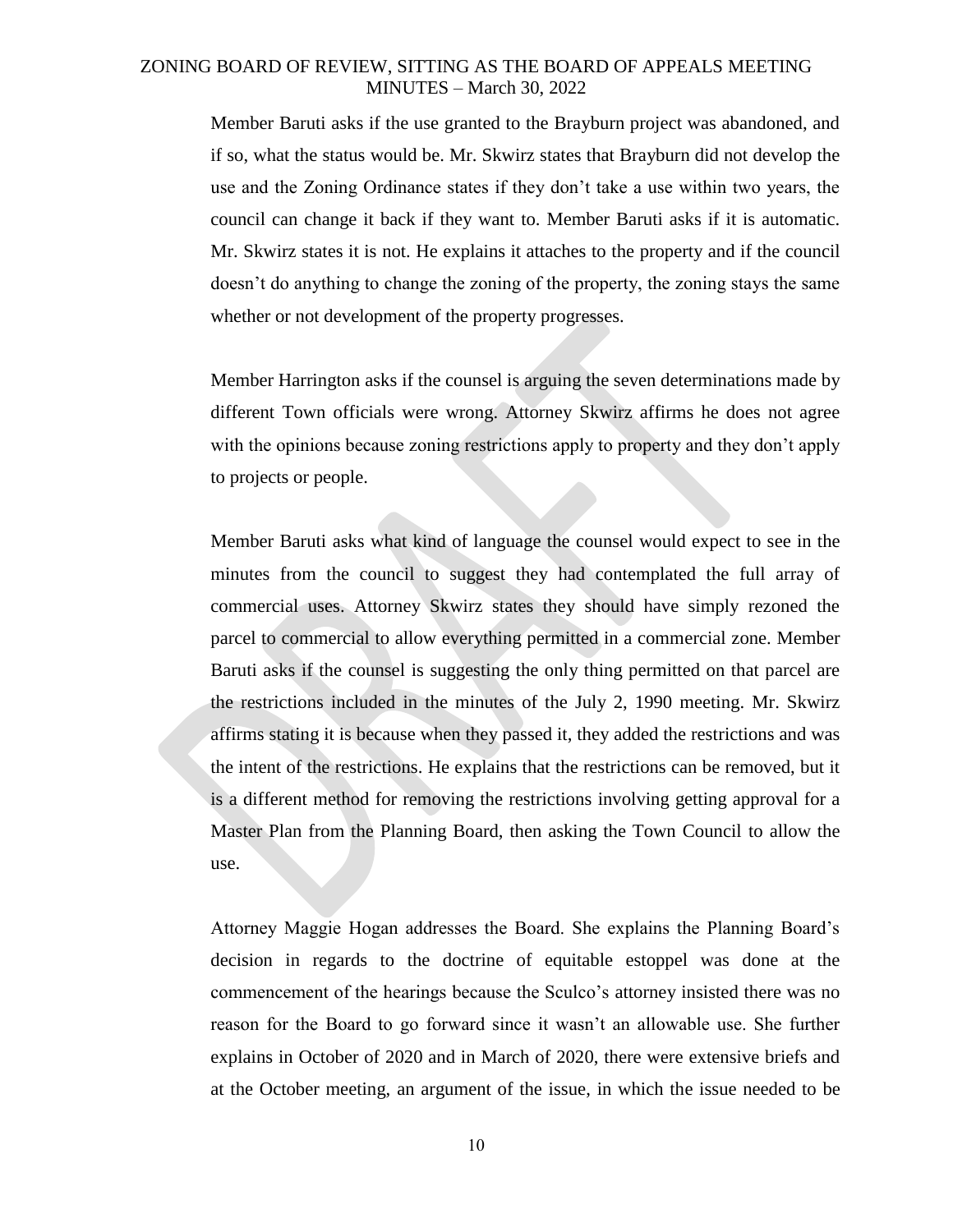decided. Ms. Hogan also addresses the Board's previous question if the Planning Board made a substantive decision if it was consistent with the Zoning Ordinance itself. Ms. Hogan highlights the word "and" in the findings of fact stating the Planning Board found the proposed use consistent with the Zoning Ordinance and there was an issue with equitable estoppel.

Chairman Ure invites members of the public to speak, but reminds of the narrow scope of the Board of Appeals and no new testimony may be submitted. No members of the public requested to speak.

Mr. Landry addresses the Board in regards to the zoning certificates mentioned by Mr. Skwirz. Mr. Landry clarifies that the Brad Ward determination was a determination letter under his authority as the Building Official under the State Zoning Enabling Act to interpret the Zoning Ordinance. Mr. Landry disagrees that the courts have ruled zoning certificates as non-binding, but that it is irrelevant in this case. He summarizes there were multiple determinations made by different zoning officials, separate law firms, and separate determinations by the Planning Board supporting the argument that this was an allowable use.

Mr. Landry also states they agree that the restrictions apply to the land and not the owner. Their argument is that the restrictions apply the way the minutes dictate.

Joseph Moreau from Old Depot Road addresses the Board. He summarizes the previous proposals for medical buildings and concern about traffic on the narrow road. He states the developer is doing what's best for the residents and for Hopkinton in that area. He cannot see a critical error made by the Planning Board and believes they went above and beyond of their scope and did research on this project specifically.